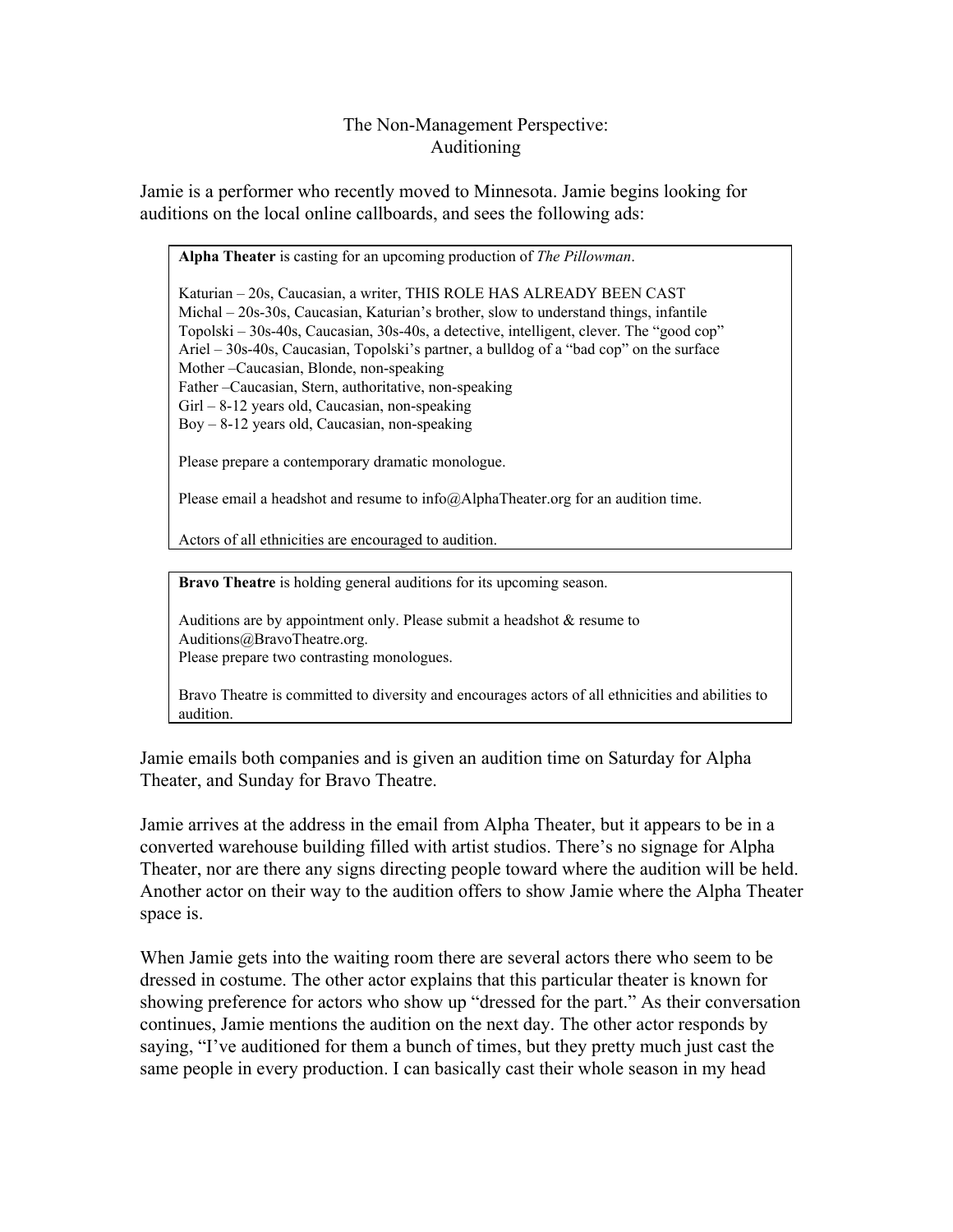before they even have auditions. But you're new to town… if you can get in good with them, that'd be worth it, but I don't waste my time anymore."

At a lull in their conversation, Jamie says, "I don't wanna be rude, but my monologue is pretty intense, so I should probably get myself in the right mindset." The other actor obliges, and Jamie steps into a hallway.

Jamie's name is called, and upon entering the audition room, Jamie receives a warm welcome from the director  $\&$  stage manager. They ask about Jamie's background and what drew Jamie to Minnesota, how Jamie likes living here so far, and the typical warnings about the impending winter.

"Are you familiar with The Pillowman?" The director asks. "Yeah, I read it a few years ago." Jamie replies. "It's pretty dark," the director says with a laugh. "Yeah," Jamie agrees, laughing along. "OK, well what do you have prepared?" "I have a monologue from Crave by Sarah Kane."

Jamie takes a deep breath, and begins the monologue. A few words into Jamie's monologue, the director begins reading Jamie's resume, whispering things to the Stage Manager, and referring back to Jamie's resume.

When Jamie finishes the monologue, the director says, "Wow. I'm really glad you moved here. That was really great. Really. Well, this is really exciting. I think you're exactly what we're looking for. Thank you so much for coming in."

The next day, Jamie arrives to the Bravo Theatre audition 20 minutes early, in case there is any difficulty finding the audition space. Jamie finds the space easily enough, but there happens to be hallway/waiting area full of actors waiting to audition. After asking around and talking to a few other actors who are waiting, Jamie learns that they are about 2 hours behind schedule. The hallway/waiting area has a handful of folding chairs and benches, but the majority of the other actors waiting are sitting on the floor. An audition monitor is coming in and out of the audition room, calling names for who is next, on deck, and in the hole, before disappearing back into the audition room. Occasionally, the monitor comes out of the audition room, announces the next lineup, sees someone they know, and gives them a big hug, chats with them for a bit, and says, "we'll fit you in." Jamie overhears the audition monitor mention that they are auditioning, too, at the end of the day. Jamie also watches as, on two separate occasions, the monitor's friends are invited into the room to audition before others who have been waiting longer.

Jamie finally is called into the room, but upon entering the two people behind the table barely look up from their stack of resumes. One person says, "Whenever you're ready." Jamie introduces and performs the first monologue, hoping the two will eventually look